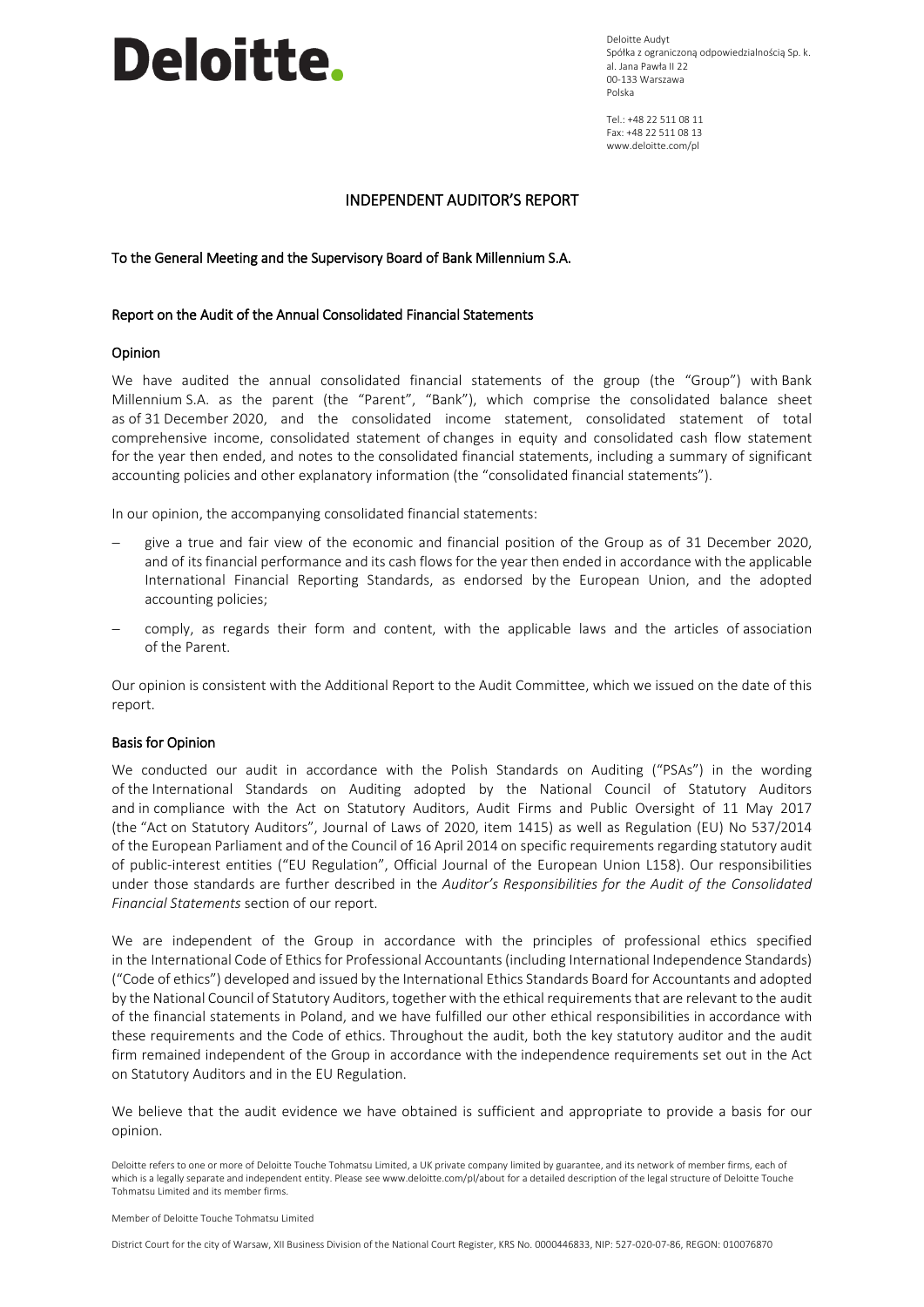### Emphasis of Matter

Please note the disclosure in section 14.2 of the consolidated financial statements, in which the Management Board of the Parent provided relevant information on the pending decision of the Civil Chamber of the Supreme Court, which may have an impact on the current status of disputes concerning mortgage loans indexed to Swiss franc (CHF) and the alternative solution concerning the above-mentioned loans which is currently under consideration. Our opinion does not contain qualification in relation to this matter.

### Key Audit Matters

Key audit matters are those matters that, in our professional judgment, were of most significance in our audit of the consolidated financial statements of the current period. They encompass the most significant assessed risks of material misstatement, including assessed risks of material misstatement due to fraud. These matters were addressed in the context of our audit of the consolidated financial statements as a whole, and in forming our opinion thereon. We summarized our response to those risks and, where appropriate, we presented the key findings related to those risks. We do not provide a separate opinion on these matters.

#### Key audit matter **How we addressed the matter** *Provisions for litigations concerning the portfolio of mortgage loans indexed to Swiss franc (CHF)* The Parent has granted foreign currency mortgage loans indexed to CHF ("CHF loans"). The value of mentioned credit portfolio amounted PLN 14.3 billion as of 31 December 2020. As it is described in point 14.1 of the consolidated financial statements "Current level of provision for the legal risk", the Parent is a defendant in numerous legal cases which include claims regarding the partial invalidity of the credit agreements, i.e. in terms of indexation provisions or a ruling that the agreements are fully invalid. Management's judgments regarding the recognition and measurement of provisions for legal cases are inherently burdened with risk and may change in the future due to the fact that the estimated results of the current cases depend on future resolutions. It should be noted that the judgement of the European Union Court of Justice from 3 October 2019 regarding CHF loans increases the uncertainty of estimates of the essential provisions. Due to the materiality of the CHF loan portfolio, as well as the significant role and complexity of the Management Board's judgments and estimates regarding provisions for the current and potential claims, the recognition and the valuation of the mentioned provision was considered as the key audit matter. Our procedures included, among the others: understanding of the process and controls of the Parent towards creation of individual provisions on CHF loans legal cases and review of the mentioned process and controls with regard to the model applied for the estimation of the provision for CHF loans portfolio, verification of the methodology of estimating provisions with regard to the legal proceedings related to loans indexed to CHF and the analysis of the rationality and validity of the adopted assumptions as well as the correctness of the input data and the calculation of the provisions estimates, including especially: the probability of the occurrence of the particular types of verdicts for pending legal cases, the estimated amount of losses in the event of the each type of verdict, the assumed inflow of new individual claims and their distribution over the time, verification of the list of claims in which the Parent is a defendant and verification of the opinions of the external lawyers including verification of independent confirmations from external law firms, - assessment of the adequacy and the completeness of provisions for the legal cases identified by the Parent with regard to the existing legal documentation, and analysis of the provision sensitivity to the changes in the most important assumptions, review of the current jurisdiction in case of CHF loans claims, analysis of the significant data after the balance sheet date in relation to the assumptions adopted by the Parent as at the balance sheet date, analysis of the accuracy and completeness of disclosures in the consolidated financial statements in this respect.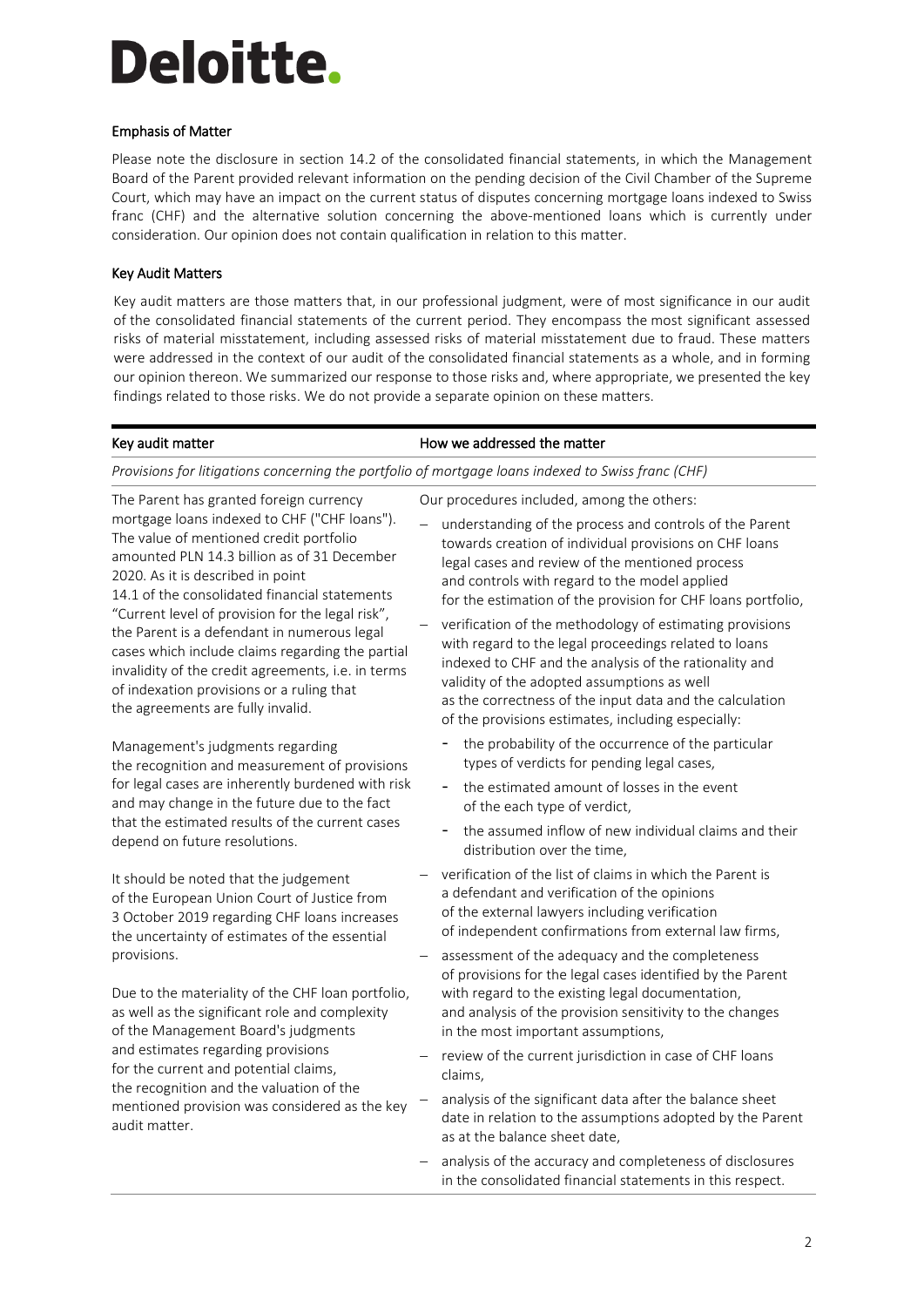#### Key audit matter **How we addressed the matter**

#### *Impairment of loans and borrowings granted to customers*

Detailed information on the methods and models applied by the Group and the level of impairment losses on loans and advances to customers is presented in point 8.3 Adopted accounting principles, point 9.3 Credit risk and Note 15.21 Loans and advances to customers in the consolidated financial statements.

As a result of the social and economic consequences of the crisis caused by the COVID-19 virus, including the introduction of credit moratoria on the market and other events, the most important elements of the judgment made by the Parent's Management Board relate to the potential impact of the mentioned factors on these judgments, increase in credit risk and impairment and the valuation of collateral and future cash flows related to credit receivables owned by the Group.

This matter was considered by Deloitte to be the key audit matter due to the significant impact of impairment allowances on valuation of credit receivables as well as due to the fact that they require a significant judgement of the Parent's Management Board and adoption of significant assumptions in the process of their estimation, including the adopted macroeconomic estimates, especially with regard to the estimation of credit risk parameters in models of expected credit losses calculation in accordance with the requirements of the International Financial Reporting Standard 9 "Financial Instruments" ("IFRS 9").

We have critically analyzed the design and implementation of the process and policy of calculation of the impairment allowances on credit exposures and we have assessed the control system in this process, including automated controls in the Group's IT systems, considering also possible omission of controls.

Our audit procedures included reconciliation of the loan database with the general ledger of the Group to confirm the completeness of the recognition of credit receivables that are the basis for impairment losses calculation, as well as the value of these impairment allowances on loans.

With regard to the verification of the correct application of the requirements of IFRS 9, our procedures included, among the others:

- evaluation of the methodology applied by the Group with respect to the classification and valuation of financial assets in terms of their compliance with the requirements of IFRS 9 and with the market practice
- evaluation of the Group's impairment methodology from the perspective of compliance with the requirements of IFRS 9, in particular as regards the application of SICR criteria, which means a significant increase in credit risk from the moment of granting a loan, for a selected sample of loan exposures, definition of default, adopted PD and LGD parameters and taking into account prospective information in the calculation of expected credit losses,
- assessment of the completeness and correctness of the disclosures, especially as regards the credit risk of financial assets.

For the collectively assessed loans, we have performed, among the others, the following procedures:

- analysis of the applied methodology of estimating allowances for expected credit losses, including adequacy of risk parameters used by the Group,
- independent recalculation of the expected loss allowances for randomly selected exposures and portfolios in the portfolio approach,
- evaluation of changes in the assumptions made for the construction of models used for the measurement of credit risk and the applied approach to the verification of models based on historical data (so-called "back-tests").

With regard to the impairment estimated on the basis of the individual method we have performed the following procedures:

 analysis of the correctness of the process of identifying the triggers for impairment,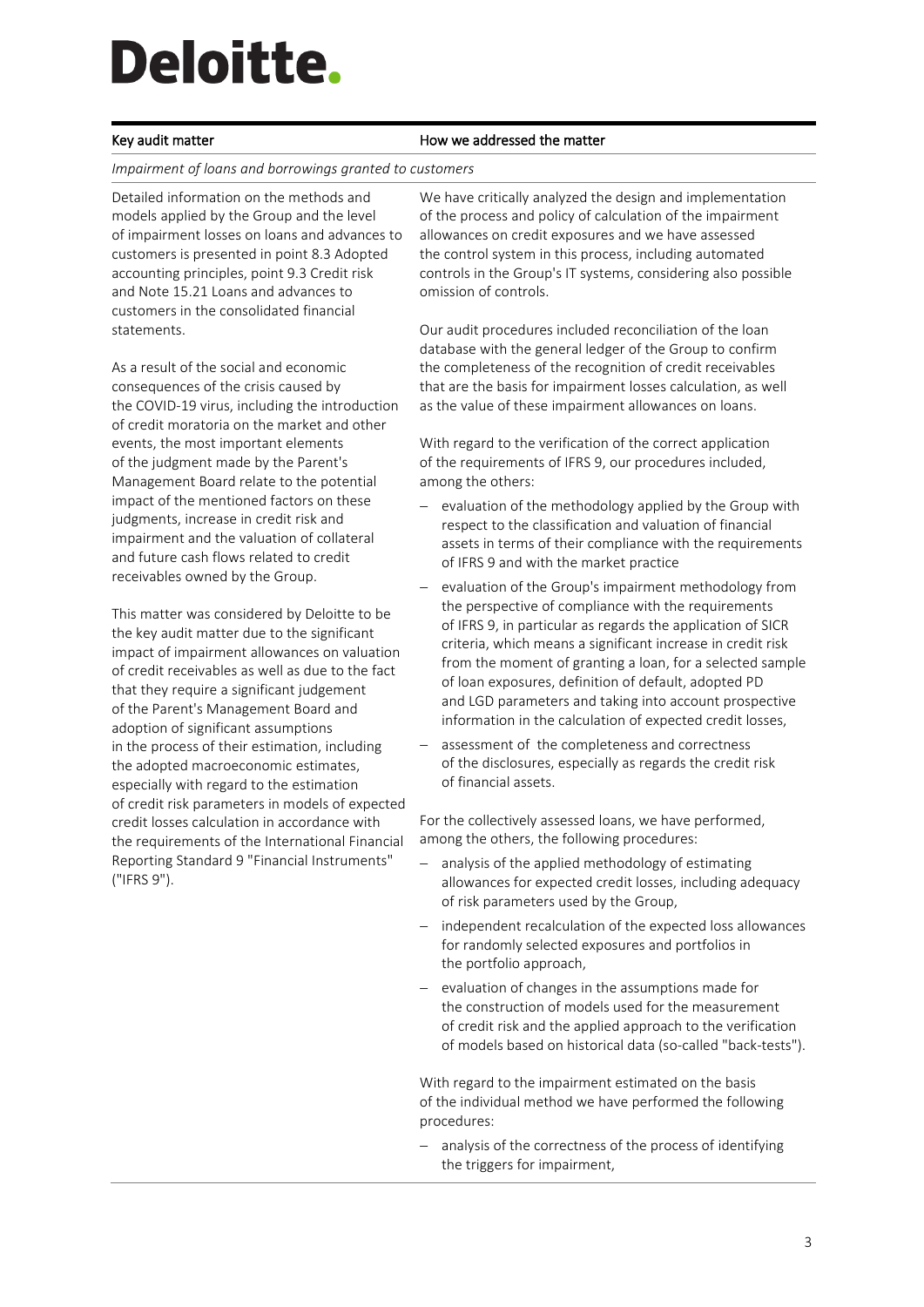| Key audit matter                                                     | How we addressed the matter                                                                                                                                                                                                                                                          |  |
|----------------------------------------------------------------------|--------------------------------------------------------------------------------------------------------------------------------------------------------------------------------------------------------------------------------------------------------------------------------------|--|
|                                                                      | assessment of the correctness of the estimation of write-<br>offs for the selected sample of the credit exposures with<br>identified evidences of the impairment in terms<br>of the correctness of the assumed values of collaterals<br>and assumptions concerning other cash flows. |  |
|                                                                      | With reference to the impact of the Covid-19 on credit<br>receivables and the impairment process, our procedures<br>included:                                                                                                                                                        |  |
|                                                                      | inclusion in the credit review entities from the industries<br>of the increased risk and which have benefited from<br>the credit moratoria,                                                                                                                                          |  |
|                                                                      | analysis of protocols from the Diagnostic Committee<br>of the Parent in response to the outbreak of the Covid-19,                                                                                                                                                                    |  |
|                                                                      | analysis of the loan database including exposures where<br>clients as at year end have benefited from the credit<br>moratoria.                                                                                                                                                       |  |
| Revenue recognition of interest income and fee and commission income |                                                                                                                                                                                                                                                                                      |  |

| Interest income and fee and commission<br>income are presented in detail in Note 15.1<br>Interest income and other of similar nature<br>and Note 15.3 Fee and commission income<br>and expenses in the consolidated financial<br>statements.<br>We assess this as key audit matter due to<br>the share of interest and commission income<br>in the Group's total income and the fact that<br>they are the key elements of the Group's<br>profitability assessment. | Our procedures included, among the others: |                                                                                                                                                           |  |
|--------------------------------------------------------------------------------------------------------------------------------------------------------------------------------------------------------------------------------------------------------------------------------------------------------------------------------------------------------------------------------------------------------------------------------------------------------------------|--------------------------------------------|-----------------------------------------------------------------------------------------------------------------------------------------------------------|--|
|                                                                                                                                                                                                                                                                                                                                                                                                                                                                    |                                            | analysis of the internal control environment in terms<br>of the recognition and presentation of the interest income<br>and the fee and commission income, |  |
|                                                                                                                                                                                                                                                                                                                                                                                                                                                                    |                                            | - review of the accounting policy with regard to<br>the revenue recognition and assessment of the rules                                                   |  |
|                                                                                                                                                                                                                                                                                                                                                                                                                                                                    |                                            | for determining the effective interest rate on interest<br>income on loans, including automatic controls in the IT<br>systems of the Group,               |  |
|                                                                                                                                                                                                                                                                                                                                                                                                                                                                    |                                            | analysis of trends in interest and commission income<br>recognition, including explanation of unusual events and<br>one-off transactions,                 |  |
|                                                                                                                                                                                                                                                                                                                                                                                                                                                                    |                                            | - detailed verification of revenues recognized as one-off,                                                                                                |  |
|                                                                                                                                                                                                                                                                                                                                                                                                                                                                    |                                            | - evaluation of the existence and valuation of revenues<br>based on a sample of transactions.                                                             |  |

### Responsibilities of the Management Board and the Supervisory Board of the Parent for the Consolidated Financial **Statements**

The Parent's Management Board is responsible for the preparation of consolidated financial statements which give a true and fair view of the economic and financial position of the Group and of its financial performance in accordance with the applicable International Financial Reporting Standards, as endorsed by the European Union, the adopted accounting policies as well as the applicable laws and articles of association of the Parent, and for such internal control as the Parent's Management Board determines is necessary to enable the preparation of consolidated financial statements that are free from material misstatement, whether due to fraud or error.

In preparing the consolidated financial statements, the Parent's Management Board is responsible for assessing the Group's ability to continue as a going concern, disclosing, as applicable, matters related to going concern and using the going concern basis of accounting unless the Parent's Management Board either intends to liquidate the Group or to cease operations, or has no realistic alternative but to do so.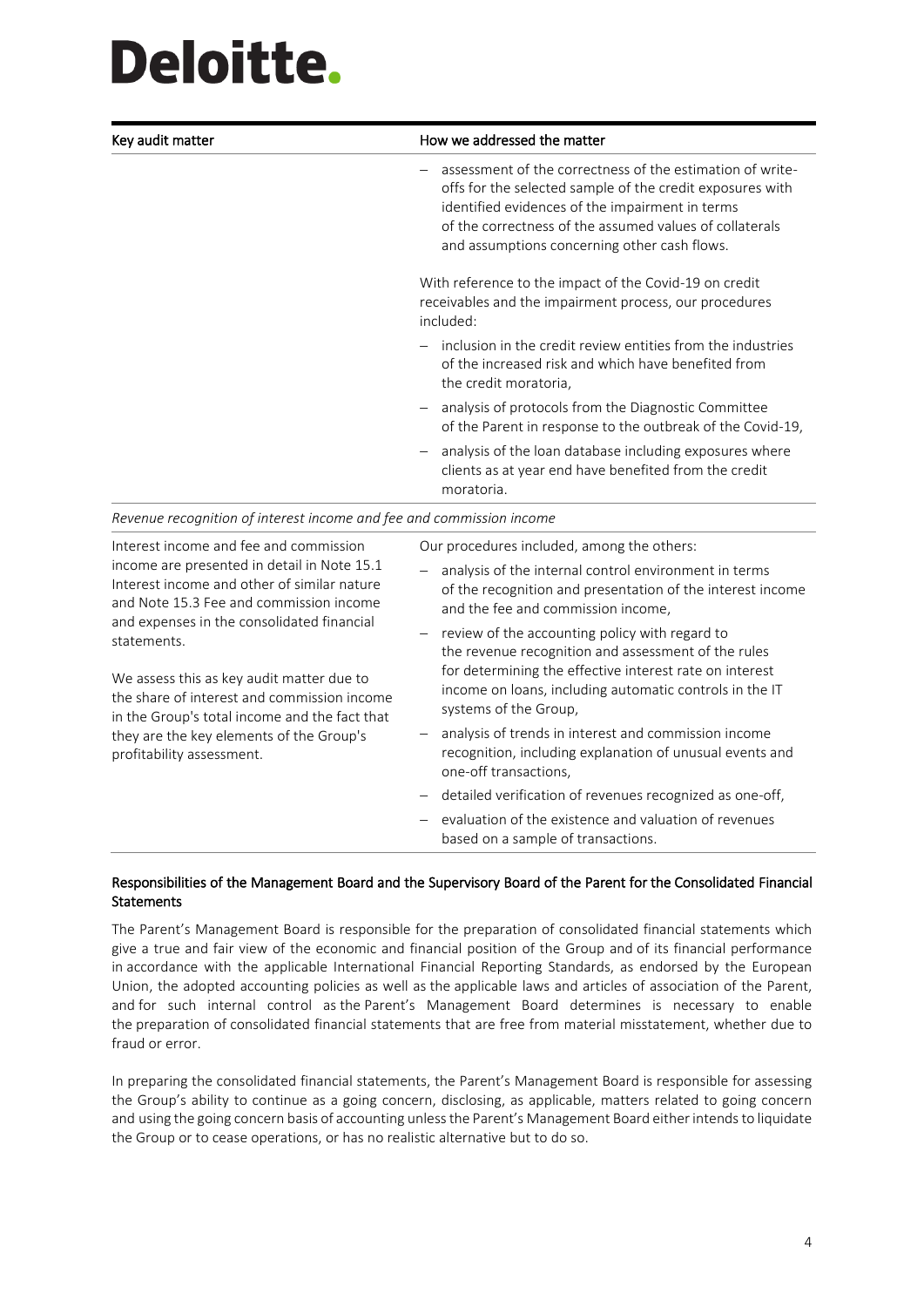The Management Board and members of the Supervisory Board of the Parent are obliged to ensure that the consolidated financial statements meet the requirements of the Accounting Act of 29 September 1994 (the "Accounting Act", Journal of Laws of 2021, item 217). Members of the Parent's Supervisory Board are responsible for overseeing the financial reporting process.

#### Auditor's Responsibilities for the Audit of the Consolidated Financial Statements

Our objectives are to obtain reasonable assurance about whether the consolidated financial statements as a whole are free from material misstatement, whether due to fraud or error, and to issue an auditor's report that includes our opinion. Reasonable assurance is a high level of assurance, but is not a guarantee that an audit conducted in accordance with PSAs will always detect a material misstatement when it exists. Misstatements can arise from fraud or error and are considered material if, individually or in the aggregate, they could reasonably be expected to influence the economic decisions of users taken on the basis of these consolidated financial statements.

The scope of an audit does not include an assurance about the future profitability of the Group or the effectiveness or efficiency of the Parent's Management Board in managing the Group's affairs at present or in the future.

As part of an audit in accordance with PSAs, we exercise professional judgment and maintain professional skepticism throughout the audit. We also:

- identify and assess the risks of material misstatement of the consolidated financial statements, whether due to fraud or error, design and perform audit procedures responsive to those risks, and obtain audit evidence that is sufficient and appropriate to provide a basis for our opinion. The risk of not detecting a material misstatement resulting from fraud is higher than for one resulting from error, asfraud may involve collusion, forgery, intentional omissions, misrepresentations, or the override of internal control;
- obtain an understanding of internal control relevant to the audit in order to design audit procedures that are appropriate in the circumstances, but not for the purpose of expressing an opinion on the effectiveness of the Group's internal control;
- evaluate the appropriateness of accounting policies used and the reasonableness of accounting estimates and related disclosures made by the Parent's Management Board;
- conclude on the appropriateness of the Parent's Management Board's use of the going concern basis of accounting and, based on the audit evidence obtained, whether a material uncertainty exists related to events or conditions that may cast significant doubt on the Group's ability to continue as a going concern. If we conclude that a material uncertainty exists, we are required to draw attention in our auditor's report to the related disclosures in the consolidated financial statements or, if such disclosures are inadequate, to modify our opinion. Our conclusions are based on the audit evidence obtained up to the date of our auditor's report. However, future events or conditions may cause the Group to cease to continue as a going concern;
- evaluate the overall presentation, structure and content of the consolidated financial statements, including the disclosures, and whether the consolidated financial statements represent the underlying transactions and events in a manner that achieves fair presentation;
- obtain sufficient appropriate audit evidence regarding the financial information of the entities or business activities within the Group to express an opinion on the consolidated financial statements. We are responsible for the direction, supervision and performance of the Group audit. We remain solely responsible for our audit opinion.

We communicate with the Parent's Supervisory Board regarding, among other matters, the planned scope and timing of the audit and significant audit findings, including any significant deficiencies in internal control that we identify during our audit.

We also provide the Parent's Supervisory Board with a statement that we have complied with relevant ethical requirements regarding independence, and that we will communicate with it all relationships and other matters that may reasonably be thought to bear on our independence, and where applicable, related safeguards.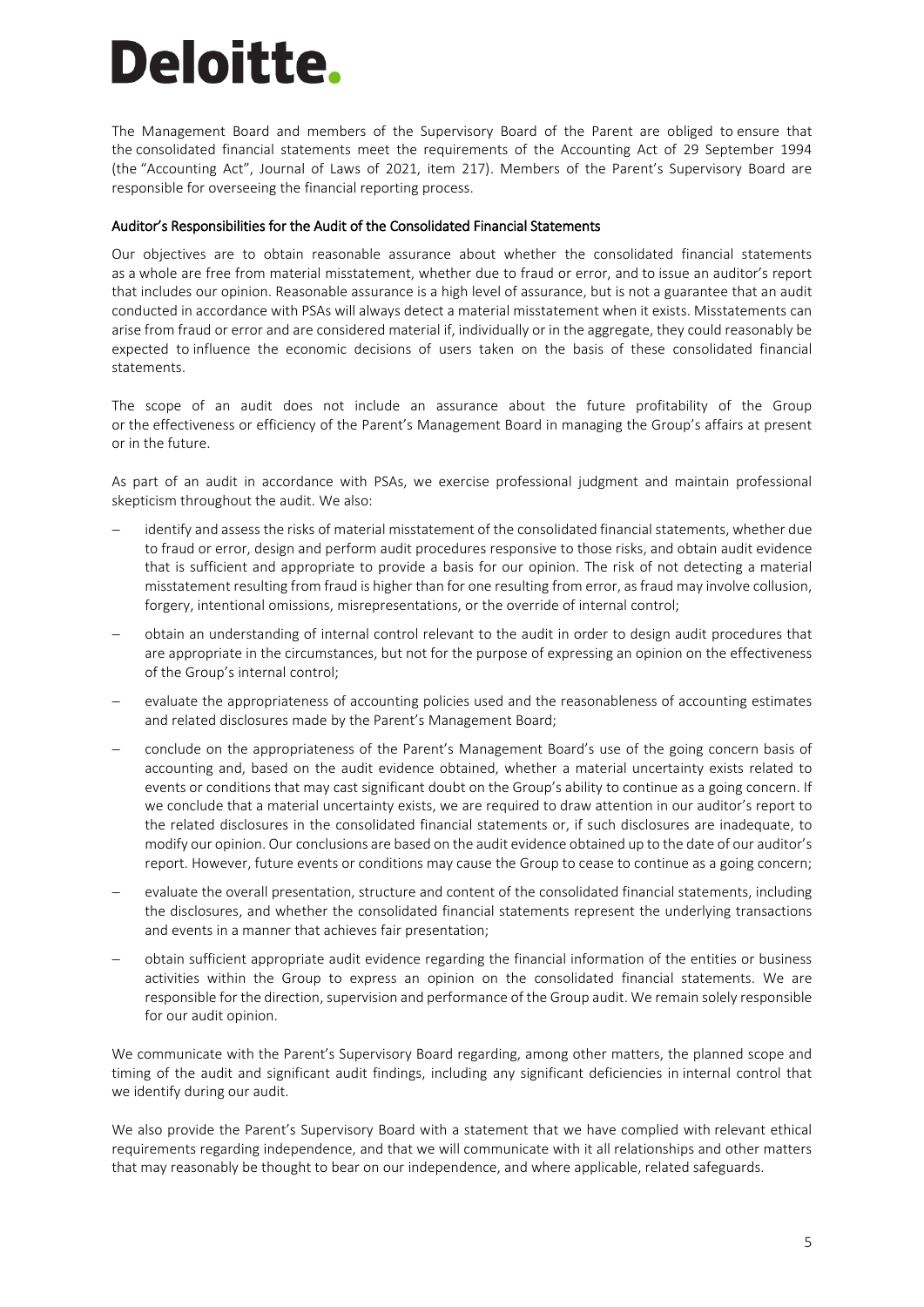From the matters communicated with the Parent's Supervisory Board, we determined those matters that were of most significance in the audit of the consolidated financial statements of the current period and are therefore the key audit matters. We describe these matters in our auditor's report unless law or regulation precludes public disclosure about the matter or when, in extremely rare circumstances, we determine that a matter should not be communicated in our report because the adverse consequences of doing so would reasonably be expected to outweigh the public interest benefits of such communication.

#### Other Information, Including the Report on the Activities

Other information includes a report on the Group's activities in the financial year ended December 31, 2020 (the "Report on the Activities"), together with a statement of compliance with corporate governance principles and a non-financial information statement, as referred to in Article 49b.1 of the Accounting Act, which constitute separate parts of the Report (together: the "Other Information").

The report of the Management Board on the Activities of the Bank Millennium Capital Group and of the Bank for 2020, pursuant to Article 55.2a of the Accounting Act, has been prepared jointly.

#### *Responsibilities of the Management Board and the Supervisory Board*

The Parent's Management Board is responsible for the preparation of the Other Information in accordance with the applicable laws.

The Management Board and members of the Supervisory Board of the Parent are obliged to ensure that the Report on the Activities, along with the separate parts, meet the requirements of the Accounting Act.

#### *Auditor's Responsibilities*

Our opinion on the consolidated financial statements does not cover the Other Information. In connection with our audit of the consolidated financial statements, our responsibility is to read the Other Information and, in doing so, consider whether the Other Information is materially inconsistent with the consolidated financial statements or our knowledge obtained in the audit or otherwise appears to be materially misstated. If, based on the work we have performed, we conclude that there is a material misstatement of this Other Information, we are required to report that fact in our auditor's report. Additionally, under the Act on Statutory Auditors we are obliged to express an opinion on whether the Report on the Activities has been prepared in accordance with the applicable laws and whether it is consistent with the information contained in the consolidated financial statements. Additionally, in accordance with the requirements of Article 111a par. 3 of the Banking Law Act of August 29, 1997 (Journal of Laws of 2019, item 2357, as amended), hereinafter referred to as the "Banking Law", we are required to audit the particular financial information contained in the Report on the Activities. Furthermore, we are obliged to state whether a non-financial information statement has been prepared by the Group and to express an opinion on whether the Group has included the necessary information in the statement of compliance with corporate governance principles.

### Opinion on the Report on the Activities

Based on our work performed during the audit, we are of the opinion that the Report on the Activities:

- has been prepared in accordance with Article 49 of the Accounting Act and par. 71 of the Regulation of the Minister of Finance of 29 March 2018 on current and periodic information published by issuers of securities and the rules of equal treatment of the information required by the laws of non-member states (the "Current Information Regulation", Journal of Laws of 2018, item 757, as amended);
- is consistent with the information contained in the consolidated financial statements.

Furthermore, in the light of the knowledge and understanding of the Group and its environment obtained in the course of the audit, we have not identified any material misstatements of the Report on the Activities.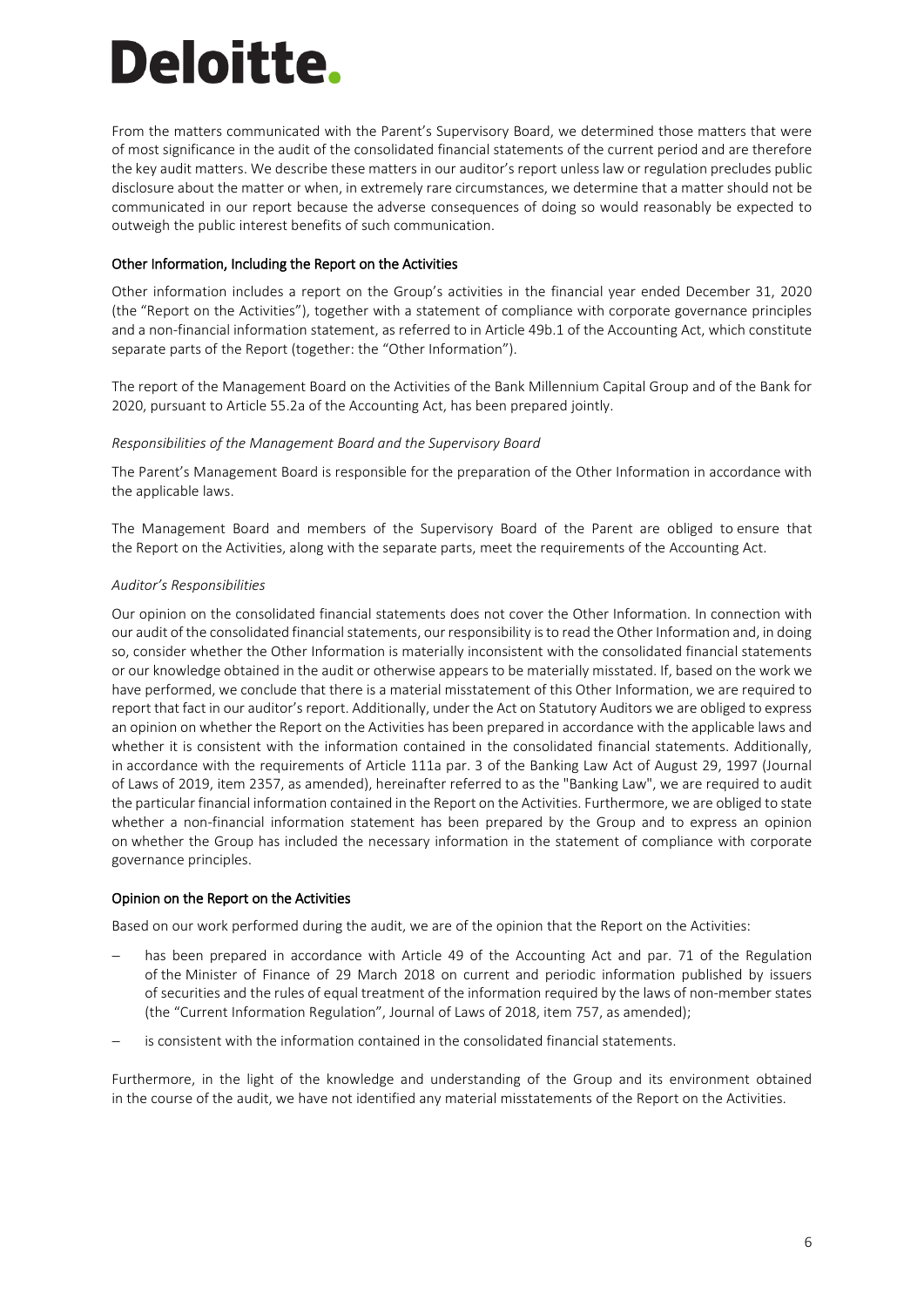#### Opinion on the Statement of Compliance with Corporate Governance Principles

In our opinion, the statement of compliance with corporate governance principles contains the information referred to in par. 70.6.5 of the Current Information Regulation. We are also of the opinion that the information referred to in par. 70.6.5(c)-(f), (h) and (i) of the Regulation, as contained in the statement of compliance with corporate governance principles, is in accordance with the applicable laws and consistent with the information included in the consolidated financial statements.

### Information on Non-Financial Information

In accordance with the requirements of the Act on Statutory Auditors, we would like to inform you that the Group does not prepare a non-financial information statement, relying on the exemption under Article 55.2c of the Accounting Act.

In the Report on the Activities, the Group included information concerning the preparation of a separate nonfinancial report and publication on the Bank's website on 22 February 2021.

### Report on Other Legal and Regulatory Requirements

Opinion of an independent auditor on the performance of an attestation service for verifying the conformity of consolidated financial statements drawn up in a single electronic reporting format with the requirements of the Technical Standards Regulation concerning the specifications of the single electronic reporting format

#### *Subject matter of the service*

In connection with the audit of the consolidated financial statements, we conducted an attestation service providing reasonable assurance as to the assessment, whether the Group's consolidated accounts for the year ended 31 December 2020 have been drawn up in accordance with the requirements set out in Commission Delegated Regulation (EU) 2019/815 of 17 December 2018 supplementing Directive 2004/109/EC of the European Parliament and of the Council with regard to regulatory technical standards for the specification of the single electronic reporting format ("ESEF Regulation").

### *Identification of criteria*

The ESEF Regulation provides that issuers preparing their consolidated financial statements in accordance with IFRS shall prepare those statements in XHTML single electronic reporting format and tag the information contained therein in accordance with the IFRS taxonomy using Inline XBRL ("ESEF format").

### *Responsibility of the Management Board and the Supervisory Board of the Parent*

The Management Board shall be responsible for drawing up the consolidated financial statements in the ESEF format. This responsibility shall include the selection and use of the relevant XBRL tags, using the taxonomia set out in the ESEF Regulation.

The responsibility of the Management Board shall also include the design, implementation and maintenance of an internal control system ensuring that consolidated financial statements are drawn up in an ESEF format free from material non-compliance with the requirements of the ESEF Regulation.

The members of the Parent's Supervisory Board shall be responsible for overseeing the financial reporting process, including the preparation of financial statements in accordance with the ESEF format.

### *Auditor's responsibilities*

Our aim was to express an opinion, on the basis of an attestation service providing reasonable assurance as to whether the Group's consolidated financial statements for the year ended 31 December 2020 had been prepared in accordance with the requirements set out in the ESEF Regulation.

This service was conducted in accordance with the National Standard of Attestation Services Other than Audit and Review 3000 (Z) as set out in the International Standard of Attestation Services 3000 (as amended) –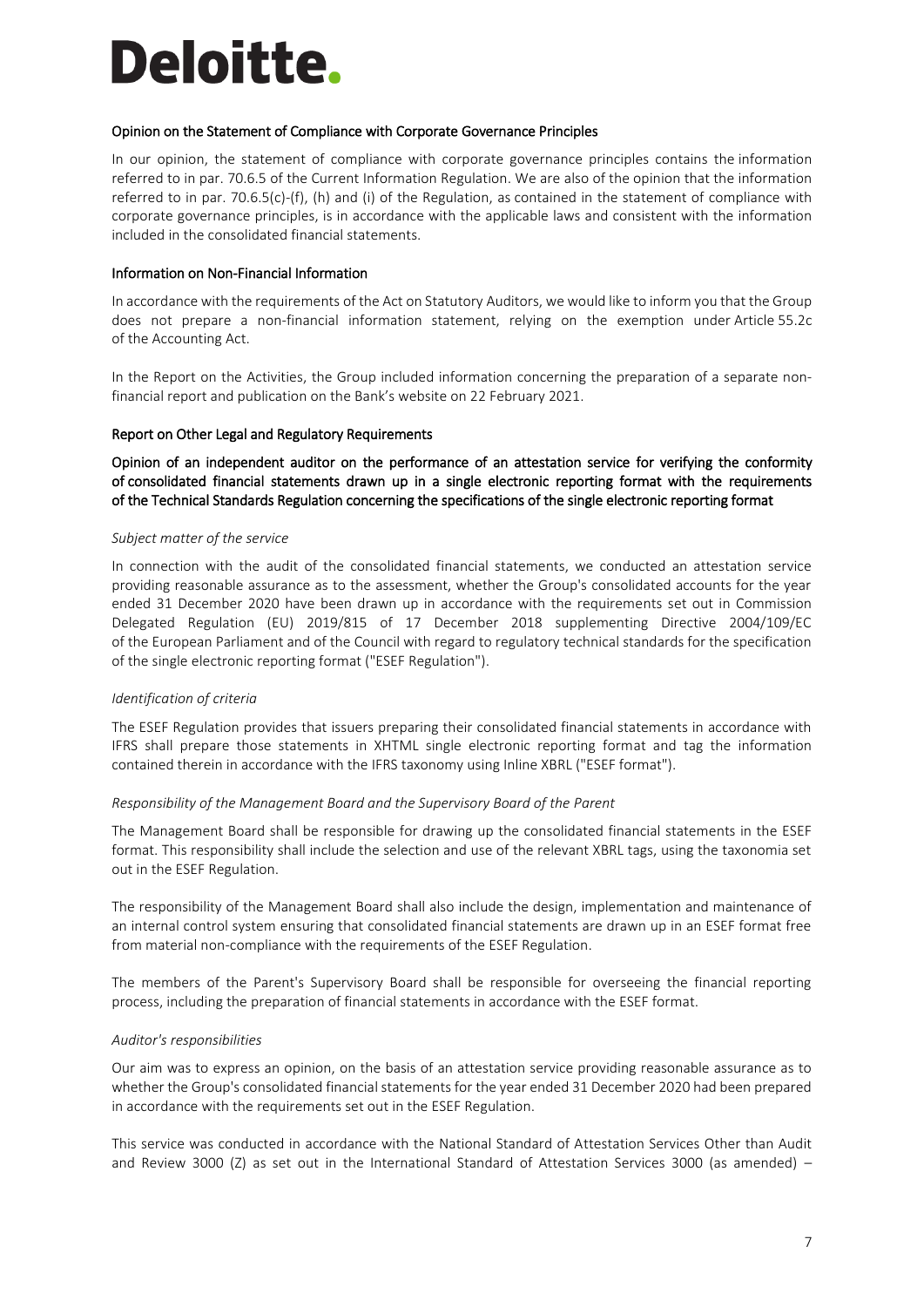"Attestation Services" other than audits or reviews of historical financial information" adopted by the National Board of Auditors (hereinafter: "KSUA 3000 (Z)").

This Standard requires the statutory auditor to plan and implement procedures in such a way as to gather the information and explanations we deemed necessary to reasonably ensure that the consolidated financial statements have been prepared in accordance with the ESEF format.

Reasonable assurance is a high level of assurance, but does not guarantee that a service performed in accordance with KSUA 3000 (Z) will always detect an existing significant misstatement. The choice of procedures depends on the auditor's judgement, including his/her assessment of the risk of material misstatements caused by fraud or error. When estimating this risk, the auditor shall take into account the internal controls relating to the preparation of the consolidated financial statements in the ESEF format, in order to plan appropriate procedures to provide the auditor with sufficient and relevant evidence, rather than to conclude on the effectiveness of internal controls.

#### *Quality control requirements*

We apply the National Quality Control Standards adopted by the National Board of Auditors in the version of the International Standard on Quality Control 1 – "Quality Control of companies conducting audits and reviews of financial statements and other attestation and related services" and in accordance with it we maintain a comprehensive quality control system including documented policies and procedures regarding compliance with ethical requirements, professional standards and applicable legal and regulatory requirements.

#### *Ethical requirements and independence*

We comply with the requirements of independence and other ethical requirements set out in the International Code of Professional Accounting Ethics (including International Standards of Independence) adopted by the National Board of Statutory Auditors, developed and approved by the Board of International Ethical Standards for Accountants.

#### *Summary of the work performed:*

The procedures we planned and carried out included, among others:

- understanding of the company's selection and use of XBRL tags and ESEF compliance, including an understanding of the internal control system mechanisms associated with the process;
- assessment of compliance with technical standards for ESEF format specifications, including the use of XHTML format, using specialised IT software;
- testing the correctness of mathematical calculations for individual items marked with iXBRL tags;
- reconciliation of the tagged information contained in the files containing consolidated financial statements to the audited consolidated financial statements;
- assessment of the completeness of the labelling of information in the consolidated financial statements with XBRL tags;
- an assessment of whether the iXBRL tickers used from the high-volume regulation of the ESEF have been properly applied and whether the extensions of the taxonomy have been used in situations where the basic;
- an assessment of the correctness of the anchorage of the taxonomy extensions used in the basic taxonomy set out in regulation ESEF.

We believe that the evidence we have obtained provides a sufficient and adequate basis to express our opinion on performed attestation service.

#### *Opinion*

In our opinion, the consolidated financial statements have been prepared in all material respects in accordance with the requirements of the ESEF Regulation.